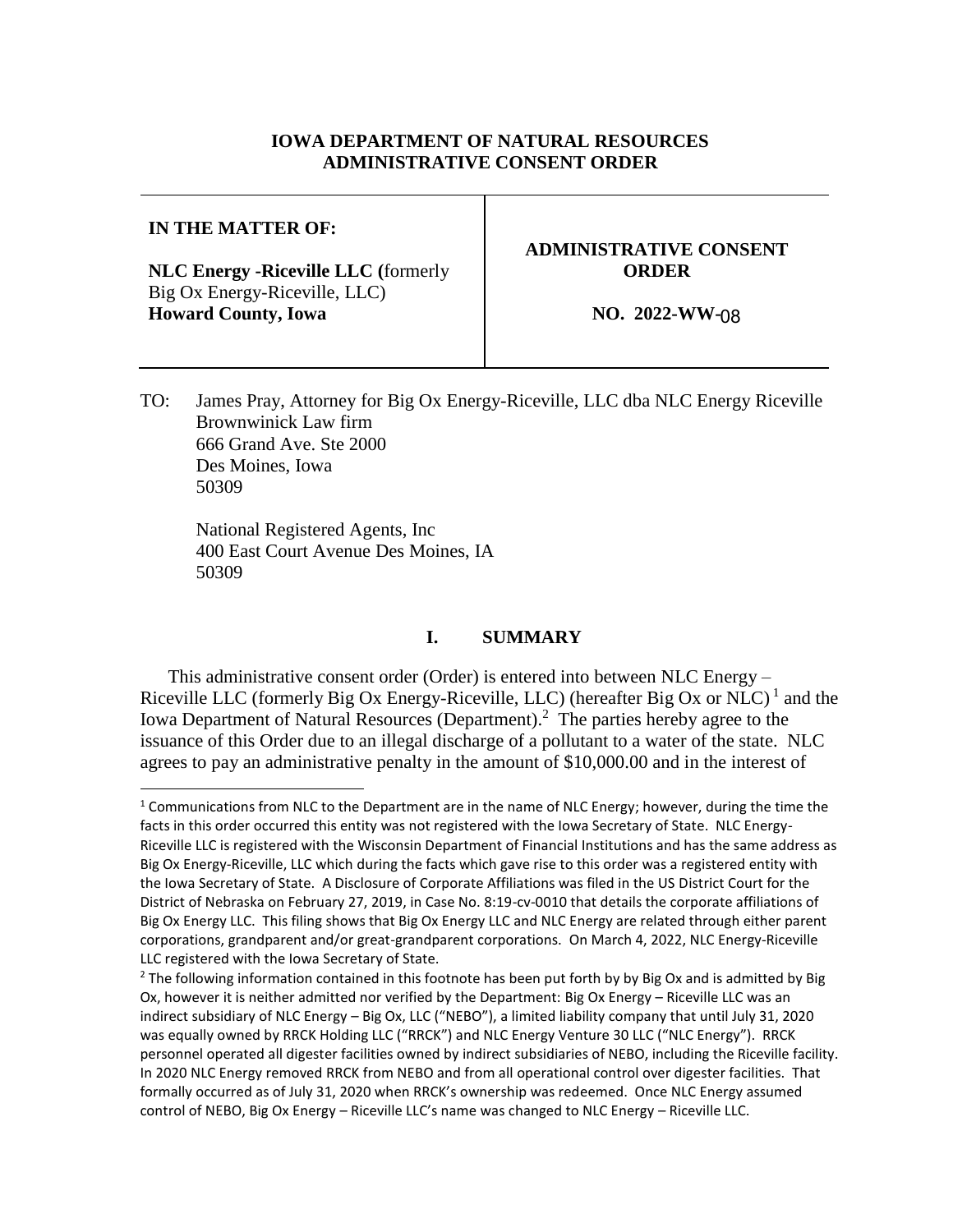avoiding litigation, the parties have agreed to resolve the violations alleged herein through entry of this Order. NLC neither admits nor denies the statement of facts and conclusions of law contained in this order.

Any questions regarding this Order should be directed to:

# **Relating to technical requirements:**<br>Brian Jergenson **Relating to legal requirements:**<br>Carrie Schoenebaum, Attorney for

1101 Commercial Ct. Ste 10 Manchester, Iowa 52057 Des Moines, Iowa 50319 Phone: 563-608-6749 Phone: 515-444-8165

Carrie Schoenebaum, Attorney for the DNR DNR Field Office #1 Iowa Department of Natural Resources<br>1101 Commercial Ct. Ste 10 502 E. 9<sup>th</sup> Street

#### **Payment of Penalty to:**

Department of Natural Resources ATTN: Director Wallace State Office Building 502 E 9<sup>th</sup> Street Des Moines, IA 50319 [include Order number with penalty]

#### **II. JURISDICTION**

This Order is issued pursuant to the provisions of Iowa Code section 455B.175(1), which authorizes the Director to issue any order necessary to secure compliance with or prevent a violation of Iowa Code Chapter 455B, Division III, Part 1 (wastewater) and the rules adopted or permits issued pursuant to that part; and Iowa Code section 455B.109 and 567 Iowa Administrative Code (IAC) Chapter 10, which authorize the Director to assess administrative penalties.

#### **III. STATEMENT OF FACTS**

1. NLC operates an inactive anaerobic digester facility that received industrial wastewater and other organic waste materials for the creation of electricity. NLC's generator ceased creating electricity on approximately February 29, 2018. The facility continued to accept waste material for the digestion until approximately April 29, 2019. Historically, digestate from the facility was land applied on adjacent fields. In late 2018, it was determined that sludge in NLC's 7 million gallon earthen storage basin contained selenium concentrations above limits allowed for land application and land application ceased. The location that is the subject of this Order is located in the SE 1/4 of the NE 1/4 Section 7, T98N R14W (Afton Township) Howard County, IA. This facility does not have a 911 address.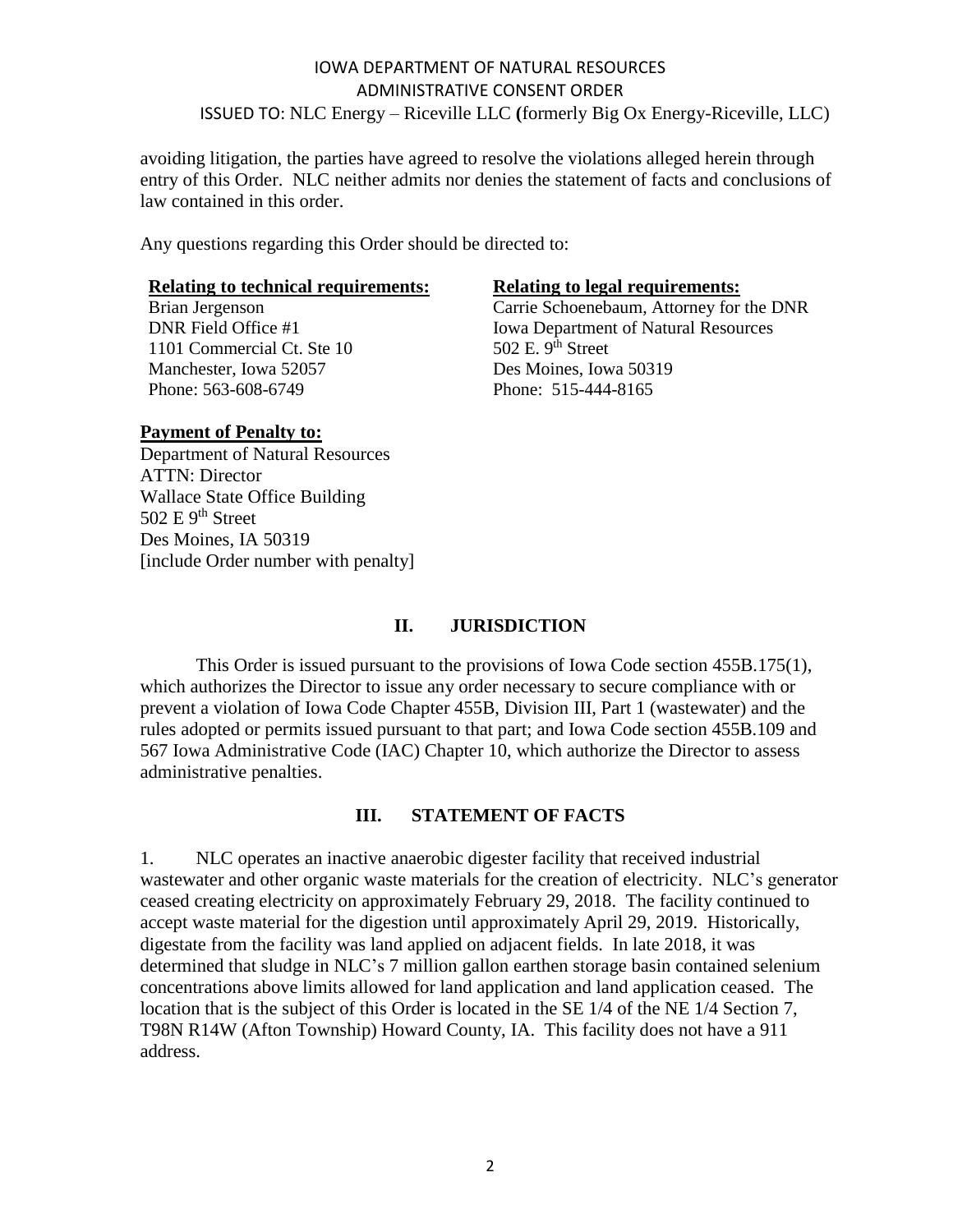#### *Past Violations*

2. On July 2, 2019, the Department went to the above referenced site. Once on site the Department observed that the earthen storage basin had approximately 11 inches of freeboard. The Department recommended that because the site was no longer part of an animal feeding operation and therefore it may no longer land apply manure pursuant to a manure management plan (MMP) it should start the process for a wastewater land application permit.

3. On July 11, 2019, a Notice of Violation (NOV) was sent to NLC for failure to maintain the required minimum level of freeboard. This NOV summarized the violation, the relevant law and provided recommended corrective actions.

4. On October 8, 2019, the Department sent a letter to NLC stating that the violations cited in the July NOV had ceased.

#### *Current Violations*

5. On December 8, 2020, the Department received a complaint alleging contaminated water was discharging from a field tile outlet located 2800 feet west of the NLC facility. The complainant stated that the discharge had a septic odor and was a milky white color.

Later in the day, Mike Major, Vice President of Regulatory Strategy and Incentive Revenue at NLC Energy, sent the Department an e-mail indicating that NLC had been made aware of the complaint and that he did not believe the discharge originated from the tile lines that drain the NLC facility.

6. On December 9, 2020, Brian Jergenson, an Environmental Specialist Senior with the Department, went to the site to investigate. Throughout the day Mr. Jergenson took field samples and laboratory samples. The laboratory samples were sent to the State Hygienic Laboratory and the result of both sample types are provided below in Table 1 and 2. Mr. Jergenson began his investigation at the location of the tile outlet (site 1). At this location, Mr. Jergenson detected a strong pungent odor from the water discharging out of the tile outlet and observed a large amount of gray/while filamentous algae clinging to the tile outfall pipe and to rocks and sediment in the receiving stream, which is an unnamed tributary to the Wapsipinicon River. Mr. Jergenson then walked downstream and observed that for approximately ¼ of a mile milk white alga was present. Mr. Jergenson proceeded upstream of the tile discharge (site 2). At this location the water did not have an odor, the water was clear, and there was no algae present.

Throughout the day Mr. Jergenson observed the surrounding properties and road ditches for evidence of the source of the discharge but found no potential source. Mr. Jergenson met with Holden Kramper and Danny Stice, employees of NLC and the owners of an animal feeding operation (AFO) that is located to the south and southeast of NLC's digester. Mr. Jergenson observed the shallow manure pits that are pumped to the facility's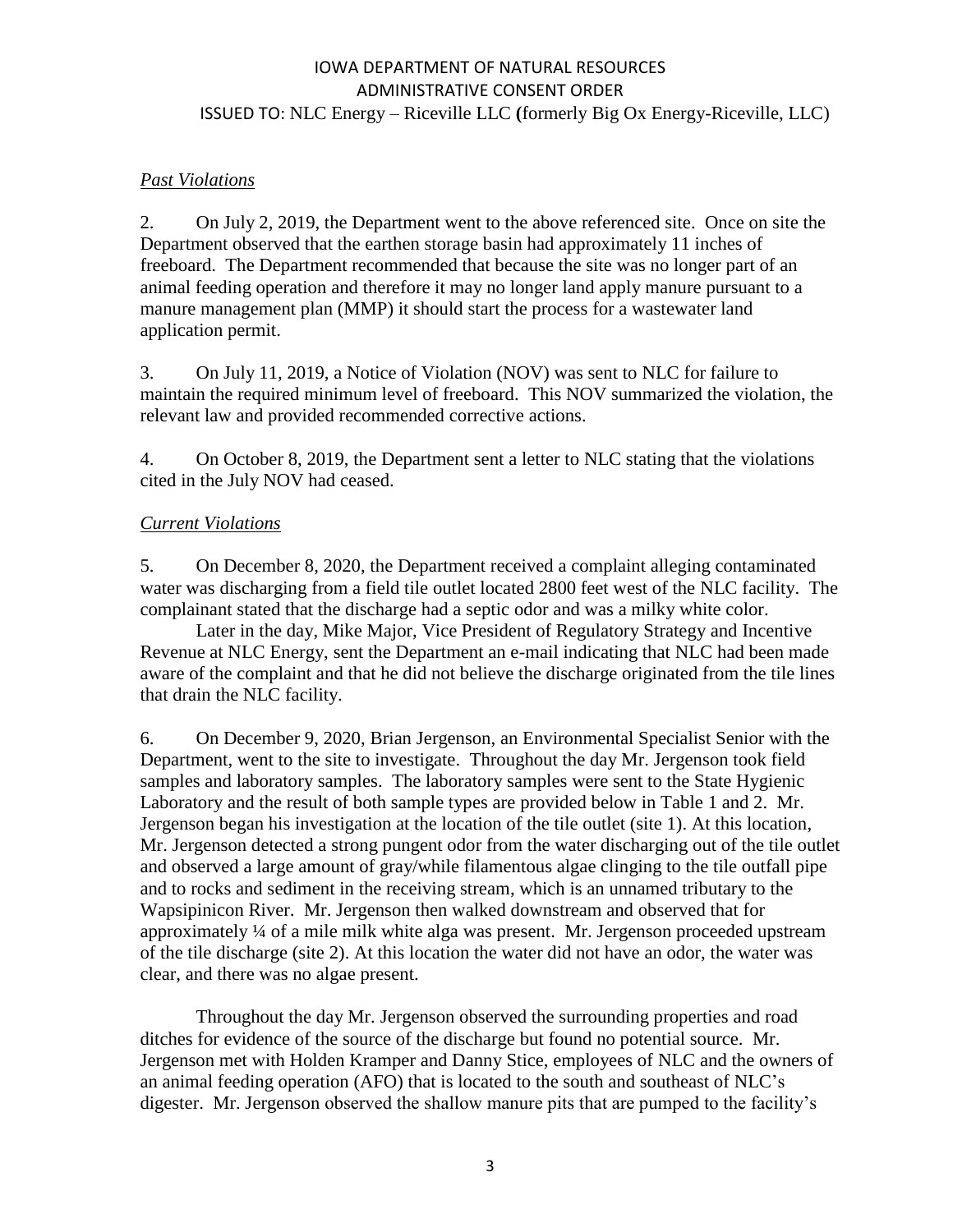above ground slurry store and saw no evidence of a manure release. The owners of the AFO stated that the tile that was discharging was connected to field tile located where NLC's filter bags and bermed secondary containment were located. Mr. Jergenson conducted field tests on the tile line located on the perimeter of NLC's earthen storage basin, the water in the tile line was clear with no odor and no ammonia nitrogen was detected in the field sample. Through discussions with the owners of the AFO and NLC staff, Mr. Jergenson learned that to create the containment berm NLC had hired contractors to excavat 2-3 feet below the normal field surface elevation. The field in which the containment area was constructed contains drainage tile. Mr. Jergenson was told that there were no tile maps available. Mr. Jergenson noted that the tile outlet discharging the contaminated water is oriented in a direction which indicates that it drains into the field where the NLC containment berm and filter bags are located. The AFO owners stated that no manure had been applied to the fields since fall or winter 2019.

Next, Mr. Jergenson met with Mr. Kramper and Mr. Stice in person and Mr. Major by phone. Mr. Jergenson stated that he suspected the contaminated water was being discharged from the tile line because of a leak in the bermed secondary containment liner. Mr. Jergenson recommended that NLC hire a contractor to conduct a tile investigation around the outside perimeter of the containment area to locate and inspect water in the tile lines intersecting the berm and to plug the tile lines if necessary to prevent further discharge of contaminated water to the tributary. Mr. Major declined the recommendation and stated he did not believe that NLC was the cause of the discharge and that he wanted to wait for the laboratory sample results.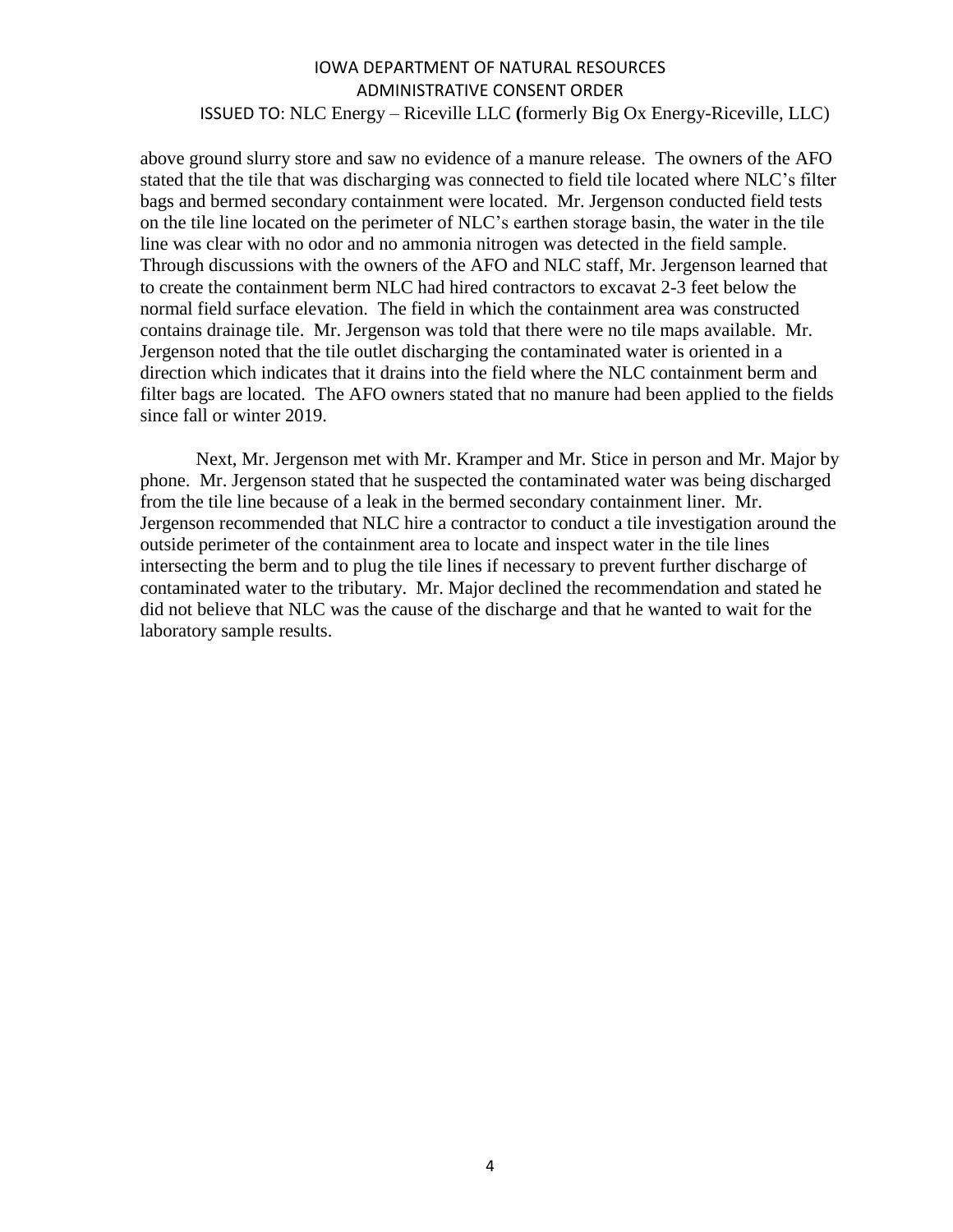| Table 1 Field Samples |                  |     |                 |               |
|-----------------------|------------------|-----|-----------------|---------------|
| Location              | Observation      | pH  | Temperature     | Ammonia parts |
|                       |                  |     | Degrees Celsius | per           |
|                       |                  |     |                 | million(ppm)  |
| Site 1 (tile          | Strong septic    | 7.1 | 13              | $\geq$ 3 ppm  |
| outlet)               | odor, clear      |     |                 |               |
|                       | water, heavy     |     |                 |               |
|                       | gray/while       |     |                 |               |
|                       | algae present    |     |                 |               |
|                       | clinging to tile |     |                 |               |
|                       | outlet, rocks    |     |                 |               |
|                       | and sediment in  |     |                 |               |
|                       | stream           |     |                 |               |
| Site $2$ (up          | No odor, clear   | 7.1 | 8.3             | $\leq$ 3 ppm  |
| stream of site 1)     | water, no        |     |                 |               |
|                       | gray/white       |     |                 |               |
|                       | algae            |     |                 |               |
| Site 3 (down          | Slight septic    | 7.1 | 9.0             | $\geq 3$ ppm  |
| stream site 1)        | odor, clear      |     |                 |               |
|                       | water, heavy     |     |                 |               |
|                       | gray/white       |     |                 |               |
|                       | algae present    |     |                 |               |
|                       | clinging to rocs |     |                 |               |
|                       | and sediment in  |     |                 |               |
|                       | stream           |     |                 |               |
| Site 4                | <b>Strong</b>    | 7.1 | 14              | $\geq$ 3 ppm  |
| (containment          | putrescent odor, |     |                 |               |
| berm on NLC's         | brown stained    |     |                 |               |
| property)             | water            |     |                 |               |

Table 2 Laboratory samples

| Location | Ammonia as N         | Selenium mg/L              | Selenium Re-run            |  |  |
|----------|----------------------|----------------------------|----------------------------|--|--|
|          | milligrams per liter |                            | mg/L                       |  |  |
|          | (mg/L)               |                            |                            |  |  |
| Site 1   | 24                   | 0.03                       | 0.02                       |  |  |
| Site 2   | 0.050                | $\leq$ 0.01 (less than the | $\leq$ 0.01 (less than the |  |  |
|          |                      | detectable level)          | detectable level)          |  |  |
| Site 3   |                      | $\leq$ 0.01 (less than the | $\leq$ 0.01 (less than the |  |  |
|          |                      | detectable level)          | detectable level)          |  |  |
| Site 4   | 510                  | 0.45                       | 0.36                       |  |  |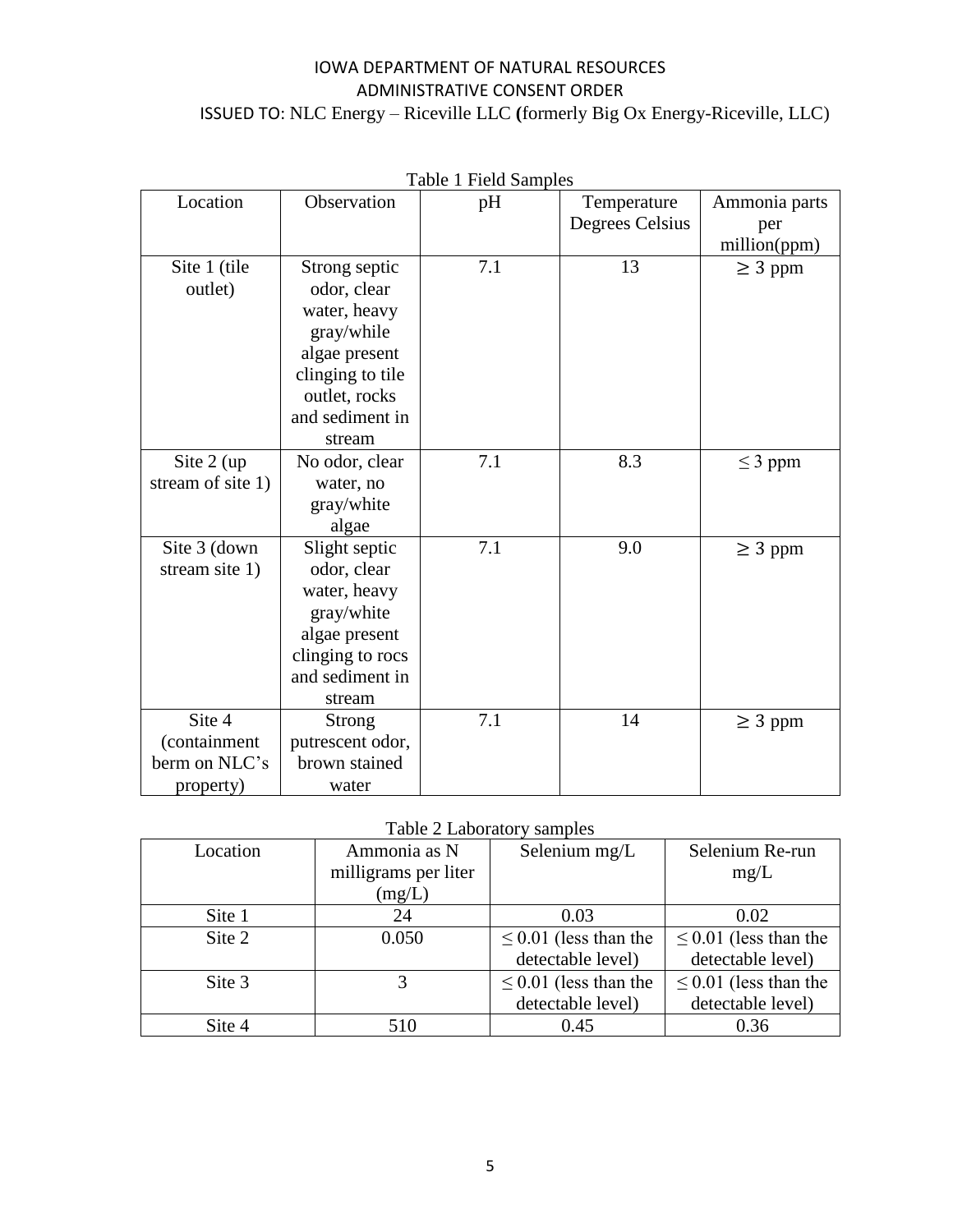7. On December 8 and 10, 2020, Mr. Major sent the Department an e-mail indicating that he did not believe NLC was responsible for the discharge. On December 10, 2020, he asked that the Department conduct additional diagnostic tests.

8. On December 11, 2020, Mr. Jergenson replied via e-mail to Mr. Major and explained why it was likely the discharge was coming from NLC. Mr. Jergenson also stated he would return to the site once lab samples were returned.

9. On December 16, 2020, Mr. Jergenson returned to the site to conduct a dye test of the water in the containment berm. Conditions were poor for conducting a dye test due to a heavy layer of ice present in the containment area. The dye did not mix into the water properly because the ice did not allow Mr. Jergenson to stir and incorporate it below the ice. Mr. Jergenson placed a white cotton t-shirt over the tile outlet and watched it for about 5 hours. At that time, Mr. Jergenson asked the land owner to observe the tile outlet periodically and report to the Department what he observed. Mr. Jergenson reiterated to Mr. Kramper that he believed the discharge was due to the containment berm leaking into the field tile below the ground.

10. On December 17, 18, 21 and 23,2020, the land owner sent pictures of the tile outlet to the Department that indicated that the dye had not been discharged.

11. On December 17, 2020, Mr. Major sent an e-mail to the Department stating that the Department had not proven the source of the discharge. In another e-mail sent the same day Mr. Major stated that NLC had purchased Big Ox and that after the Department concluded its investigation it would ensure that permits designate the proper permitee and ownership structure.

12. On December 18, 2020, the laboratory samples were complete and sent to NLC. Mr. Jergenson spoke with Dr. Brian Wels of the laboratory who ran the analysis of the samples. Dr. Wels stated that because the levels were below quantitative limit the samples were rerun. He affirmed that that the presence of the chemicals detected were not disputable.

A second e-mail was sent by Mr. Jergenson to NLC stating that it is the Department's expectation that NLC investigate and cease the discharge of contaminants from the tile line and remediate the receiving stream as necessary. This e-mail also requested that NLC respond with a plan of action.

13. On December 18, 2020, at 5:41 pm Mr. Major sent Mr. Jergenson an e-mail asking if the Department was investigating other potential sources of the discharge. Mr. Major also stated that NLC agreed the ammonia and selenium levels are high in the containment berm. Mr. Major also asked the Department for a "better description of the model you are considering which establishes that NLC Energy Riceville containment ponds are not sealed and entering the drain tile." Mr. Major presented a few additional comments asking for more information regarding the Department's investigation.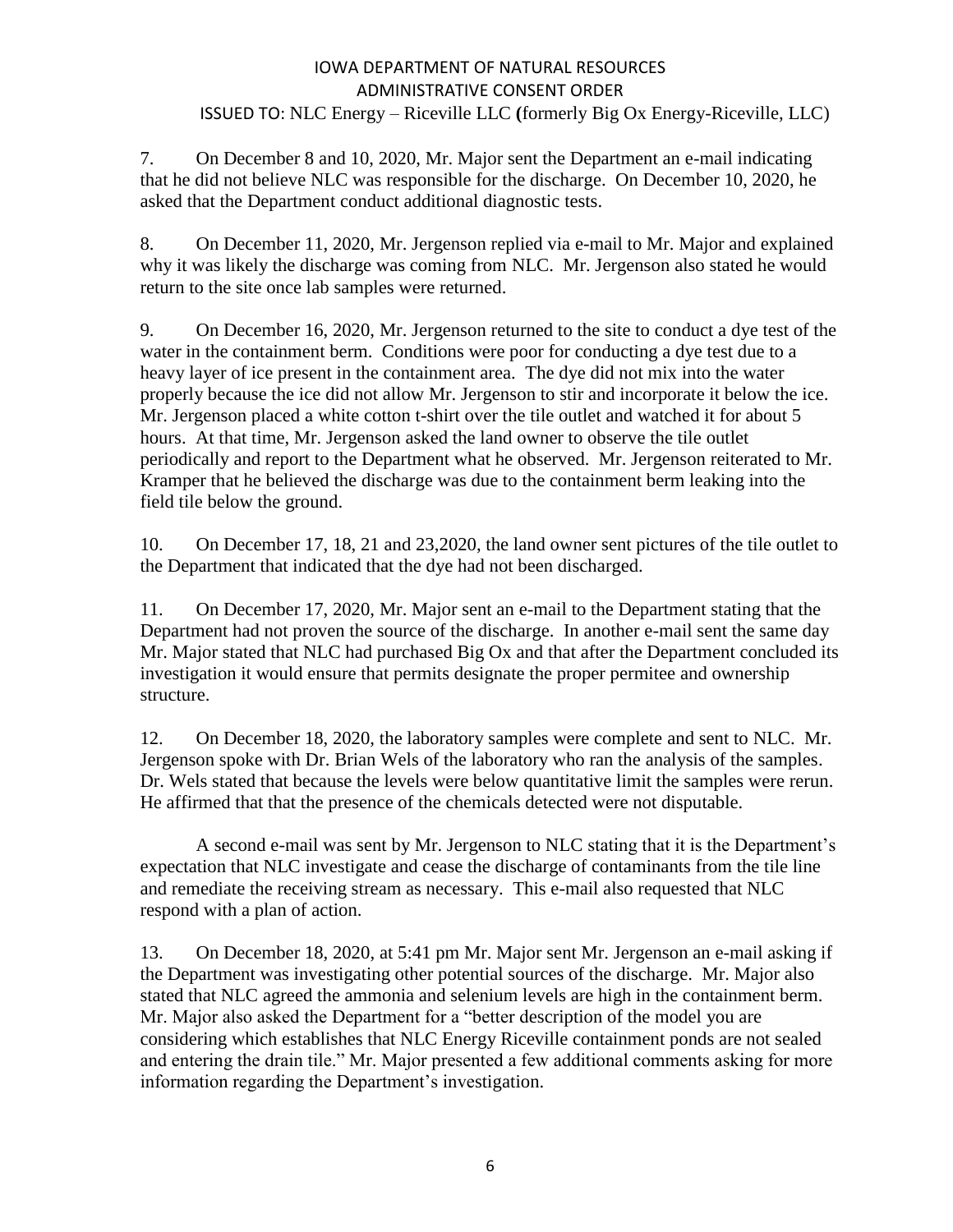14. On December 21, 2020, the Department and NLC had a conference call. The Department reiterated the expectation that NLC take actions to investigate and stop the discharge. Mr. Major questioned whether the test results proved NLC was the cause of the discharge. The Department explained that due to correlation of ammonia nitrogen and selenium results in both the containment structure and the tile outlet as well as no evidence of any other source of the discharge the Department determined that NLC was responsible for the discharge. Mr. Major requested that the Department follow-up with an e-mail stating exactly what needed to be done. The Department informed him that is not standard practice.

15. On December 23, 2020, Mr. Jergenson sent an e-mail to NLC reiterating that the Department expected NLC to take the steps necessary to cease the discharge of contaminants from the tile line and remediate the receiving stream as necessary. This e-mail also provided a recommended course of action as requested by Mr. Major.

16. On January 7, 2021, the Department sent NLC a copy of the report of investigation (ROI) for the above referenced discharge. This ROI detailed the Department's investigation which was ongoing from December 8-23, 2020. It also detailed the laws that had been violated and that corrective measures that were necessary. The ROI requested a response from NLC within 10 days of receipt. At the time the ROI was completed NLC had not taken any action to investigate and cease the discharge of contaminants.

17. On January 8, 2021, Mr. Major confirmed via e-mail that NLC received the ROI. In this e-mail Mr. Major stated that NLC did

"…not dipute[] that there is a non-compliant discharge in the drain tile; investigation to date do not support that it is coming from NLC Energy-Riceville. The ROI conclusion that discharges are coming from NLC Energy-Riceville seem based on 'lack of evidence of other sources …' … [I]f continued investigation presents evidence or determines that NLC Energy-Riceville is the source, we will cease such discharges as quickly as possible."

18. On January 18, 2021, Mr. Major sent the Department an e-mail stating that NLC will expose the drain tile for a visual inspection and collect samples for laboratory analysis. But that NLC will

"…determine that … the containment structure is discharging into the drain tile if:

1. the drain tile sample analysis determines ammonia or selenium concentrations are 50% or greater that in the … containment structure [;]

2. there is visual indication of active flows from [the] containment structure [;]

3. polymer is present in the drain tile in concentrations exceeding 10% of the concentration in the … containment structure.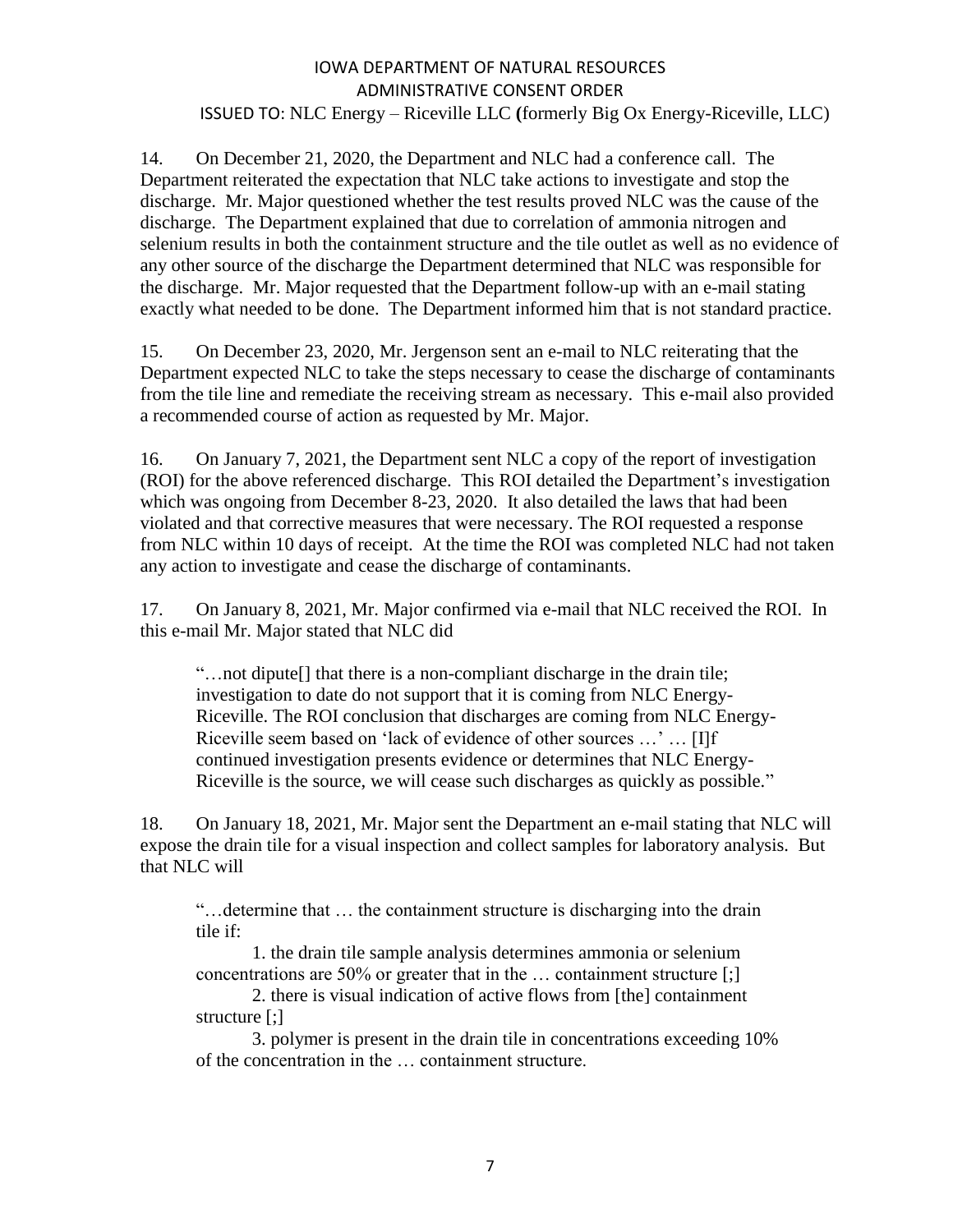If this continued investigation presents information that …containment structure is discharging into the drain tile NLC Energy-Riceville will immediately commission containment improvements and activity, including the contractor who build the containment structure."

19. On January 27, 2021, NLC conducted tile exploration activities in the area of the containment berm and to do so they hired Mehmert Tiling. Mr. Jergenson was on site for this and met with staff of Mehmert Tiling and Mr. Kramper. The investigation commenced west of the containment area. Mehmert staff believed that the tile lines would be found in 70 to 80 foot increments in the field and that based on a review of historical aerial photographs of the field it was likely that at least one tile line would be intersected.

Mehmert Tiling excavated a trench approximately 15-20 feet west of the containment berm and encountered three tile lines 3-4 feet below the ground surface that ran under NLC's containment area. These tiles lines were identified by the Department as 2, 3, and 4. Two additional lines were observed during the investigation and identified as 1 and 5 by the Department. These lines did not appear to intersect the containment area. Water samples were field tested for ammonia nitrogen and laboratory samples were collected. The results are in the below table.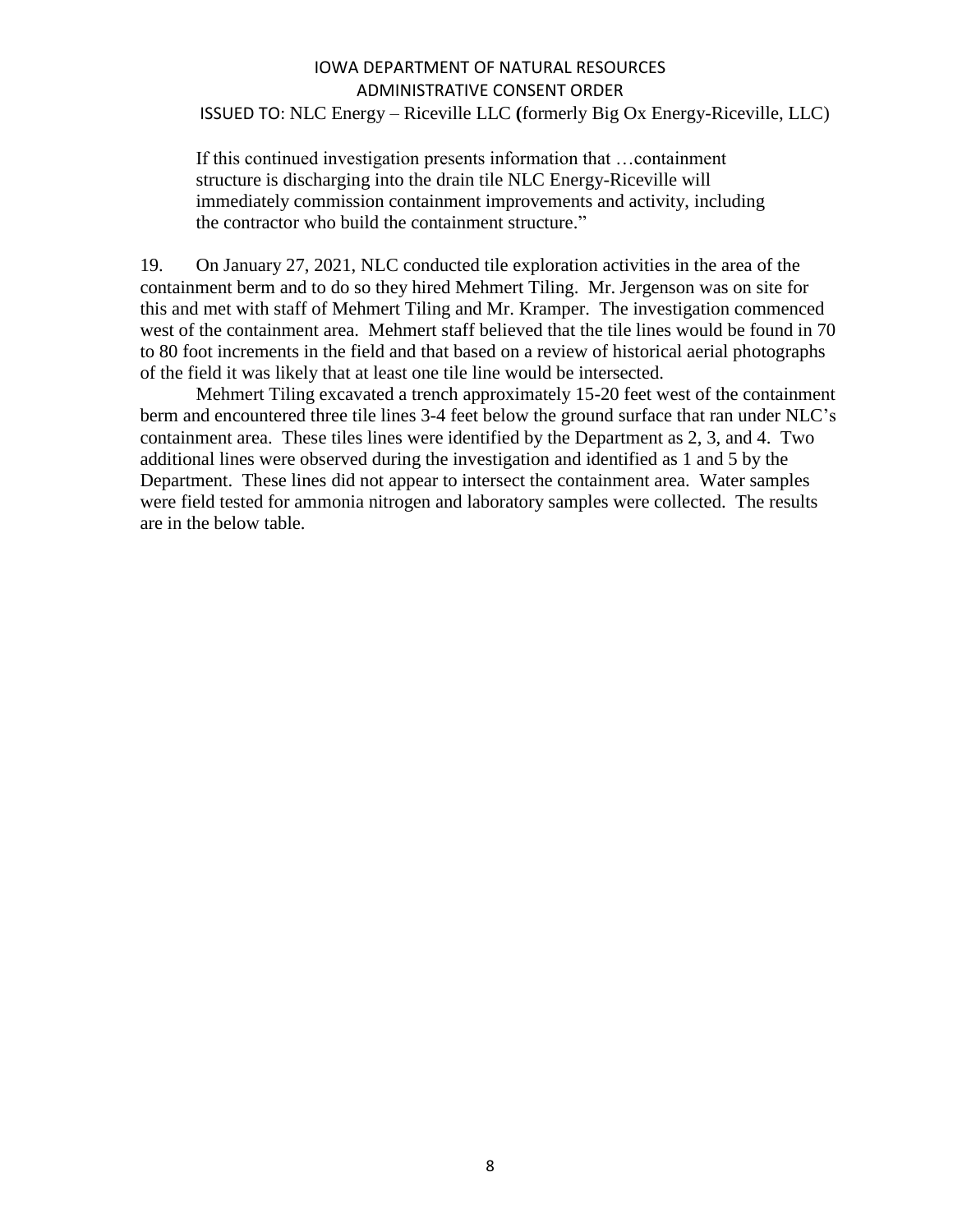| <b>Tile Number</b> | Observation        | Laboratory   | Laboratory    | <b>Field Results</b> |
|--------------------|--------------------|--------------|---------------|----------------------|
|                    |                    | results      | results       | Ammonia              |
|                    |                    | Ammonia as N | Selenium mg/L | nitrogen             |
|                    |                    | mg/L         |               | parts per            |
|                    |                    |              |               | million              |
|                    |                    |              |               | (ppm)                |
| Tile 1             | This tile did not  | <b>NA</b>    | <b>NA</b>     | <b>NA</b>            |
|                    | appear to          |              |               |                      |
|                    | intersect the      |              |               |                      |
|                    | containment area   |              |               |                      |
|                    | and did not        |              |               |                      |
|                    | contain enough     |              |               |                      |
|                    | water to sample.   |              |               |                      |
| Tile 2             | Intersects the     | 98           | 0.03          | $\geq$ 3             |
|                    | containment area,  |              |               |                      |
|                    | contained water    |              |               |                      |
|                    | that had a strong  |              |               |                      |
|                    | septic odor.       |              |               |                      |
| Tile 3             | Intersects the     | <b>NA</b>    | NA            | NA                   |
|                    | containment area,  |              |               |                      |
|                    | did not contain    |              |               |                      |
|                    | enough water to    |              |               |                      |
|                    | collect laboratory |              |               |                      |
|                    | sample, a milky    |              |               |                      |
|                    | white sludge was   |              |               |                      |
|                    | observed that      |              |               |                      |
|                    | appeared to be     |              |               |                      |
|                    | bacteria or algae  |              |               |                      |
|                    | and a foul septic  |              |               |                      |
|                    | odor was           |              |               |                      |
|                    | detected.          |              |               |                      |
| Tile 4             | Intersects the     | <b>NA</b>    | <b>NA</b>     | <b>NA</b>            |
|                    | containment area,  |              |               |                      |
|                    | did not contain    |              |               |                      |
|                    | enough water to    |              |               |                      |
|                    | collect laboratory |              |               |                      |
|                    | sample, a milky    |              |               |                      |
|                    | white sludge was   |              |               |                      |
|                    | observed that      |              |               |                      |
|                    | appeared to be     |              |               |                      |
|                    | bacteria or algae  |              |               |                      |
|                    | and a foul septic  |              |               |                      |
|                    | odor was           |              |               |                      |
|                    | detected.          |              |               |                      |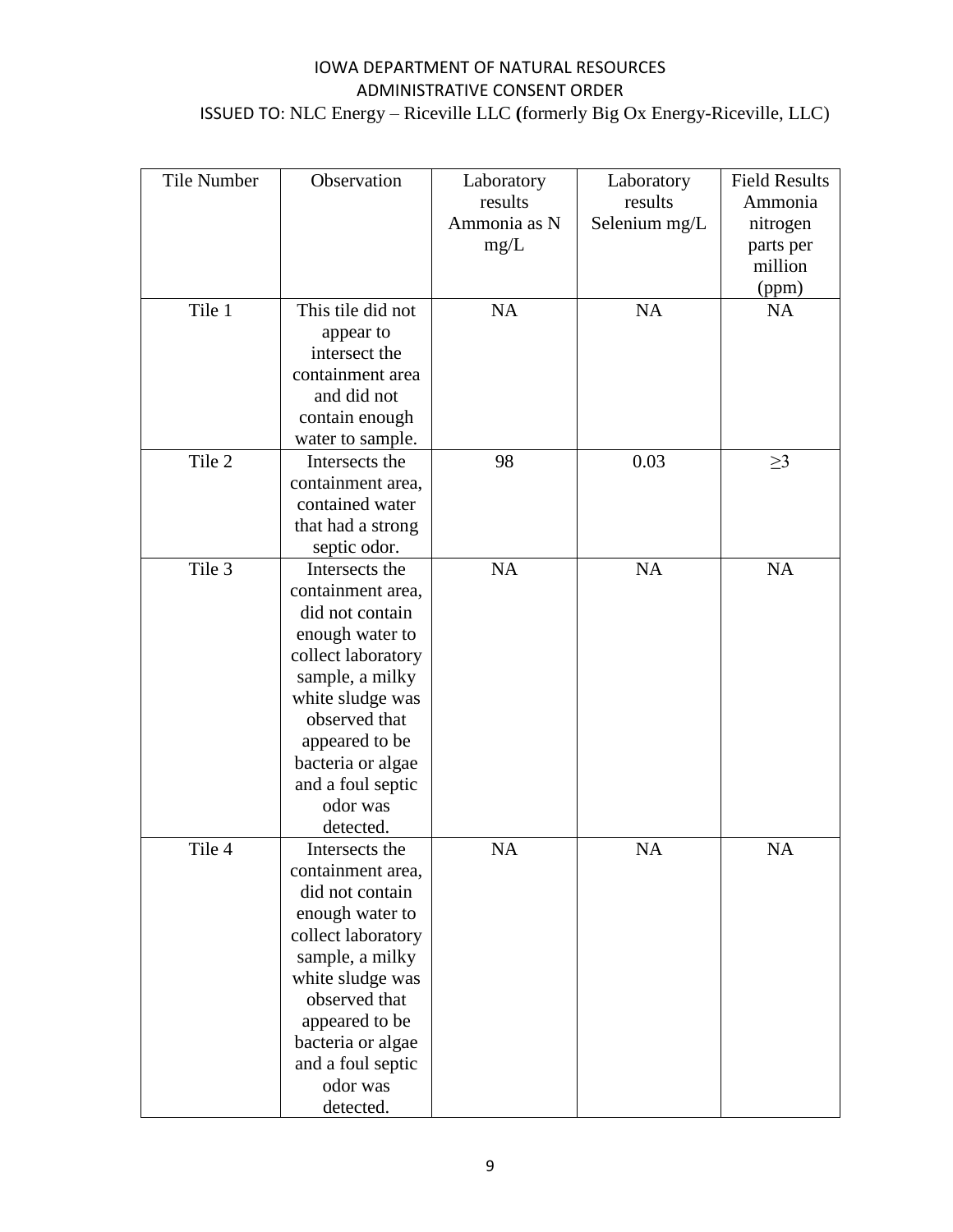| Tile 5 | Does not appear  | .34 | $\leq 0.01$ |  |
|--------|------------------|-----|-------------|--|
|        | to intersect the |     |             |  |
|        | containment area |     |             |  |

During a break in excavation Mr. Jergenson and Dan Cook an Environmental Specialist Senior with the Department, went to the location of site 1 and observed that the tile outlet was discharging at a rate of approximately one gallon per minute. This flow was less than observed during the December 9, 2020, investigation. Field samples were taken for ammonia nitrogen and a presence of ammonia nitrogen  $\leq$ 3 ppm was detected. It was observed that conditions below the tile outlet remained the same as the December investigation and gray/white algae/bacteria was clinging to the rocks and sediment. Conditions further downstream could not be observed because of a layer of ice and snow over the unnamed tributary to Wapsipinicon River.

Because of the discovery of the white sludge in Tiles 3 and 4 and the indication of contaminated water in Tile 2, the Department told NLC to plug all the tile lines that intersect the containment area. Mehmert Tiling indicated that they were confident that additional lines would not be present due to the orientation and spacing of the tile lines that had been uncovered. Mehmert Tiling plugged the lines and backfilled the excavated trench.

20. On February 19, 2021, a NOV was sent to NLC for the above discussed violations. This NOV summarized the relevant law and provided a copy of the ROI.

21. On April 21,2021, Mr. Jergenson returned to the location of site 1 to take a laboratory sample. The results are as follows: Ammonia as N 2.0 mg/l and Selenium  $\leq 0.01$  ppm.

# **IV. CONCLUSIONS OF LAW**

1. Iowa Code section 455B.186 prohibits the discharge of pollutants into waters of the state, except for adequately treated pollutants discharged pursuant to a permit. The above stated facts demonstrate noncompliance with this provision of law.

2. Iowa Code section 455B.173(3) authorizes and requires the Environmental Protection Commission (Commission) to promulgate rules relating to the operation of waste disposal systems, the discharge of pollutants into waters of the state, and the issuance of permits to waste disposal systems. The Commission has done so at 567 IAC 60 through 69. 567 IAC 64.3(1) prohibits the operation of a waste disposal system without or contrary to the terms of a permit. The above stated facts demonstrate noncompliance with this provision of law.

3. 567 IAC 61.3(2)"c" and "e" states:

c. Such waters shall be free from materials attributable to wastewater discharges or agricultural practices producing objectional color, odor or other aesthetically objectional conditions. [and]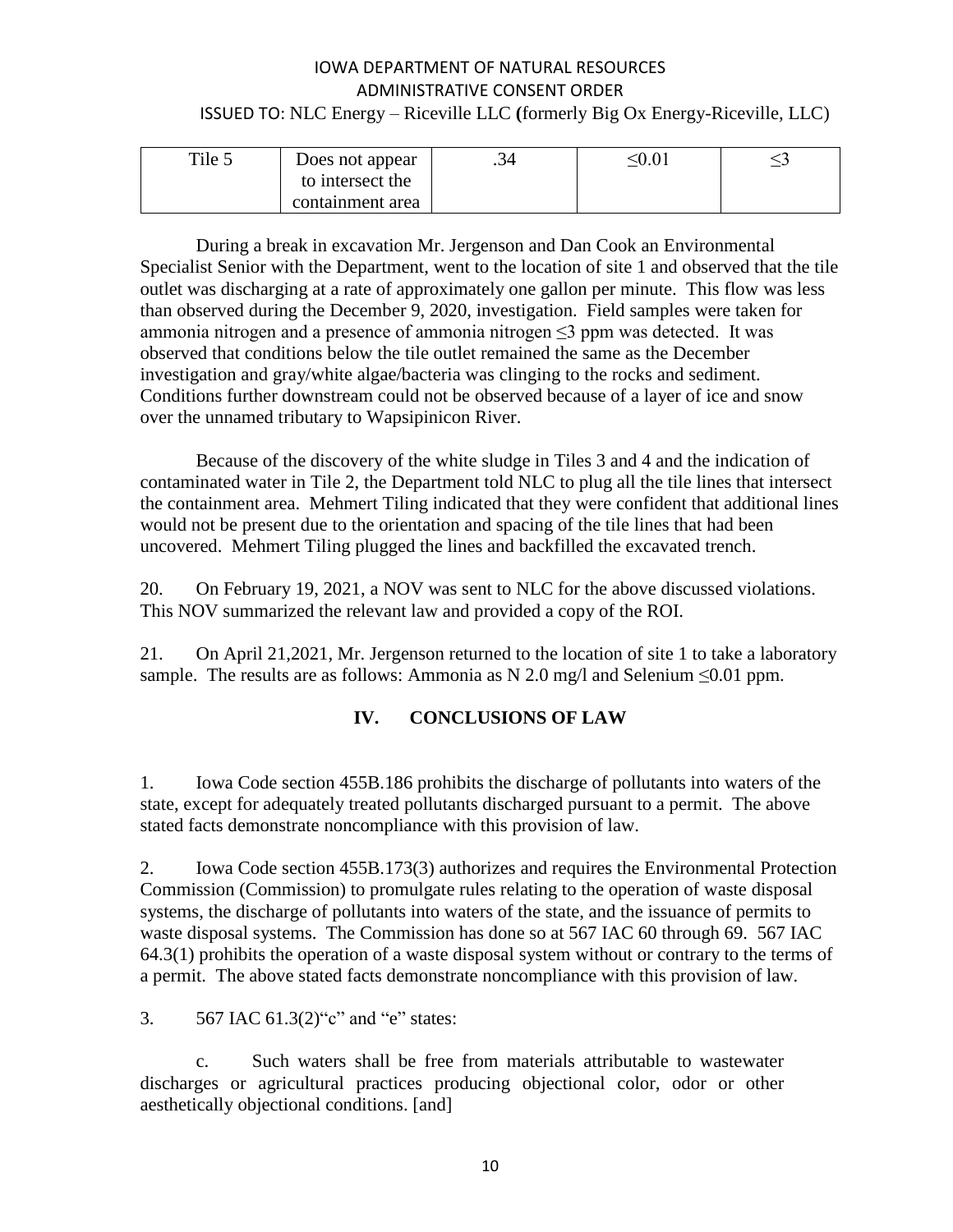e. Such waters shall be free from substances, attributable to wastewater discharges or agricultural practices, in quantities which would produce undesirable or nuisance aquatic life.

The above stated facts demonstrate noncompliance with these provisions of law.

#### **V. ORDER**

By the execution of this Order, the Department orders and the NLC agrees to do the following:

1. NLC shall cease all illegal discharges to waters of the state;

2. NLC shall submit a written plan to the Department to properly dispose of the material in the filter bags within 90 days of the Director signing this order;

3. NLC shall remove the material in the filter bags no later than July 1, 2022;

4. NLC shall work with the Department to assess and remediate soil or groundwater contamination caused by the leaking containment area;

5. In the future NLC will timely report all discharges to waters of the state; and

6. NLC shall pay a penalty in the amount of \$10,000.00 within 30 days of the date the Director signs this Order.

#### **VI. PENALTY**

1. Iowa Code section 455B.191 authorizes the assessment of civil penalties of up to \$5,000.00 per day of violation for the violations involved in this matter.

2. Iowa Code section 455B.109 authorizes the Commission to establish by rule a schedule of civil penalties up to \$10,000 that may be assessed administratively. The Commission has adopted this schedule with procedures and criteria for assessment of penalties at 567 IAC Chapter 10. Pursuant to this chapter, the Department has determined that the most effective and efficient means of addressing the above-cited violations is the issuance of an administrative order with an administrative penalty. The administrative penalty is determined as follows:

 a. Economic Benefit. 567 IAC chapter 10 requires that the Department consider the costs saved or likely to be saved by noncompliance. 567 IAC 10.2(1) states that "where the violator received an economic benefit through the violation or by not taking timely compliance or corrective measures, the department shall take enforcement action which includes penalties which at least offset the economic benefit." 567 IAC 10.2(1) further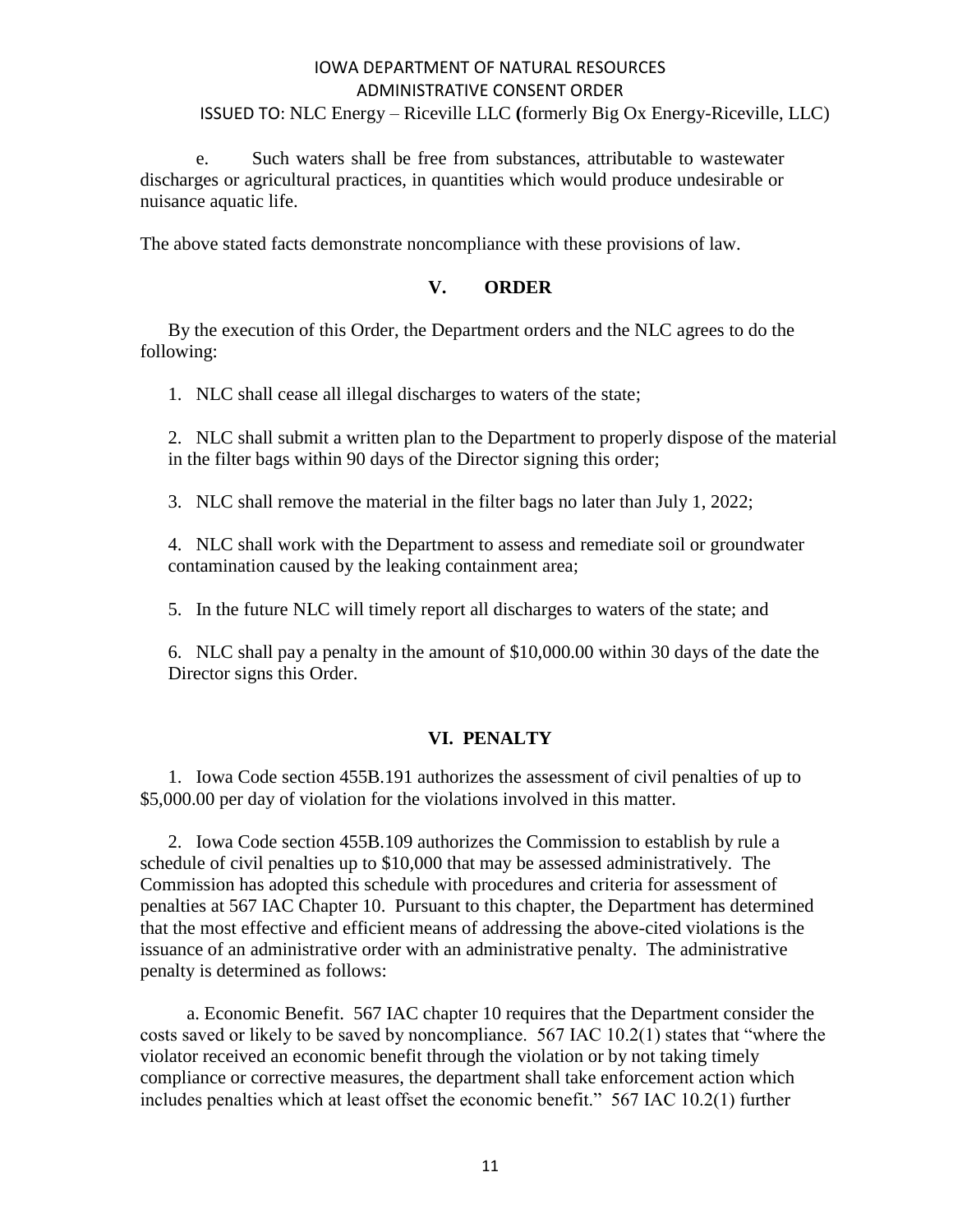states, "reasonable estimates of economic benefit should be made where clear data are not available." NLC saved a significant amount of money through illegal disposal of wastewater to a water of the state. It is estimated that between December 9, 2020, and January 27, 2021 a minimum of 1 gallon a minute was discharged. To properly dispose of this wastewater, it should have been trucked off site. The nearest wastewater treatment plant is located in Cresco, Iowa, and it charges .01762 a gallon for disposal; thus, it would have cost \$1,272.00. It is also estimated that trucking the wastewater to Cresco would have cost approximately \$7,220.00. Further, NLC saved a significant amount of money by delaying plugging the tile line and cleaning out the tributary. However, because the Department is handling this via an administrative consent order and in light of the administrative penalty cap, \$3,000.00 is assessed for this factor.

 b. Gravity of the Violation. One of the factors to be considered in determining the gravity of a violation is the amount of penalty authorized by the Iowa Code for the type of violation. As indicated above, substantial civil penalties are authorized by statute. Failure to properly dispose of wastewater degrades water quality. Degradation of Iowa's waterways is a serious problem. Degraded water quality harms aquatic life, prevents the attainment of state water quality goals, and causes a decline in the quality of life generally. Further, the illegal discharge continued from at least December 9, 2020, through January 27, 2021. Therefore, the amount of \$3,000.00 is assessed for this factor.

 c. Culpability. NLC operates an anaerobic digester and received industrial wastewater and other organic waste materials for the creation of electricity. This is a highly regulated activity. Therefore, NLC has an obligation to be aware of the applicable regulations and comply with those regulations. Further, NLC refused to take any actions to cease the discharge until it was, in its opinion, definitively proven that they were the source of the contaminant. However, because excavation of the tile lines on NLC's property was required, only NLC could do this. The Department asked NLC on numerous occasions to take the steps necessary to cease the discharge. Nevertheless, NLC told the Department in writing multiple times that it would not take any steps to cease the illegal discharge. The discharge was ongoing from at least December 9, 2020, through January 27, 2021. Therefore, the amount of \$4,000.00 is assessed for this factor.

#### **VII. WAIVER OF APPEAL RIGHTS**

This Order is entered into knowingly by and with the consent of the NLC. For that reason, it waives its right to appeal this Order or any part thereof.

#### **III. NONCOMPLIANCE**

Compliance with Section V of this Order constitutes full satisfaction of all requirements pertaining to the violations described in this Order. Failure to comply with this Order may result in the imposition of administrative penalties pursuant to an administrative order or referral to the Attorney General to obtain injunctive relief and civil penalties pursuant to Iowa Code section 455B.191.